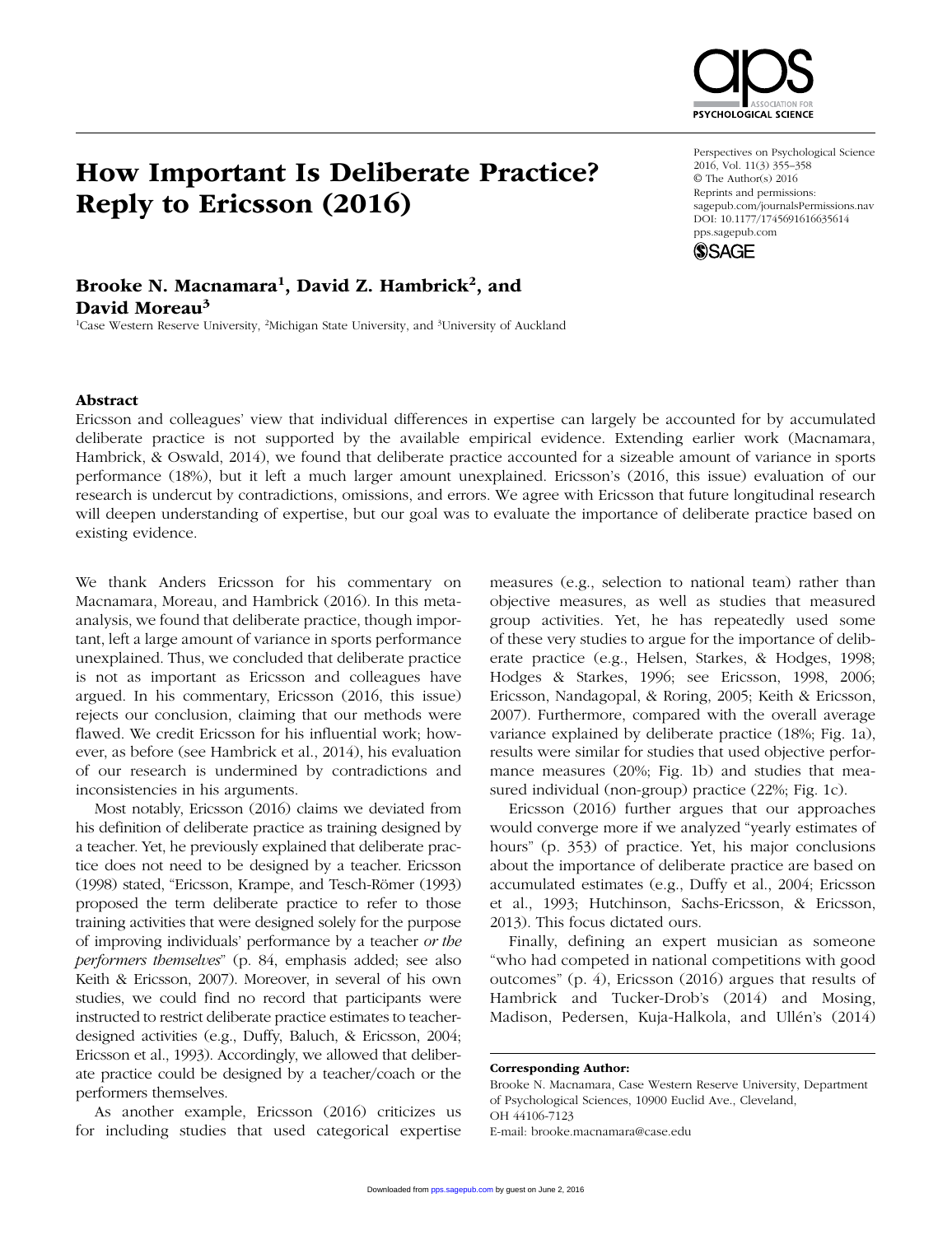

Fig. 1. Average proportion of variance in sports performance explained by deliberate practice (light gray region) for (a) all the studies in the meta-analysis (63 effect sizes), (b) the 10 studies that used an objective measure of performance (15 effect sizes), (c) the 10 studies that measured individual practice (no group practice; 14 effect sizes), and (d) the 26 studies that did not use a composite measure that included competition and/or play-like activities (53 effect sizes; Ericsson, 2016, states that 9 of 52 effect sizes were based on this type of composite; it was 10 of 63, see Open Data at osf.io/r5qjw).

behavioral-genetic studies "cannot be generalized to expert musicians" (p. 352) because the samples included amateurs. Yet, he refers to the skilled bowlers in Harris' (2008) study—who were amateurs—as "experts." Moreover, Ericsson and Charness (1994) proposed that someone need only perform two standard deviations above the population mean to be considered an expert. For a theory to be falsifiable, definitions must be used consistently.

## Other Issues

Ericsson's (2016) evaluation of our research is further undermined by omissions and errors. For example, he criticizes us for including nine effect sizes for composites that "were not even pure estimates of different types of practice, [but] …included hours for play and competition" (p. 352). He fails, though, to mention our report that the deliberate practice–performance relationship was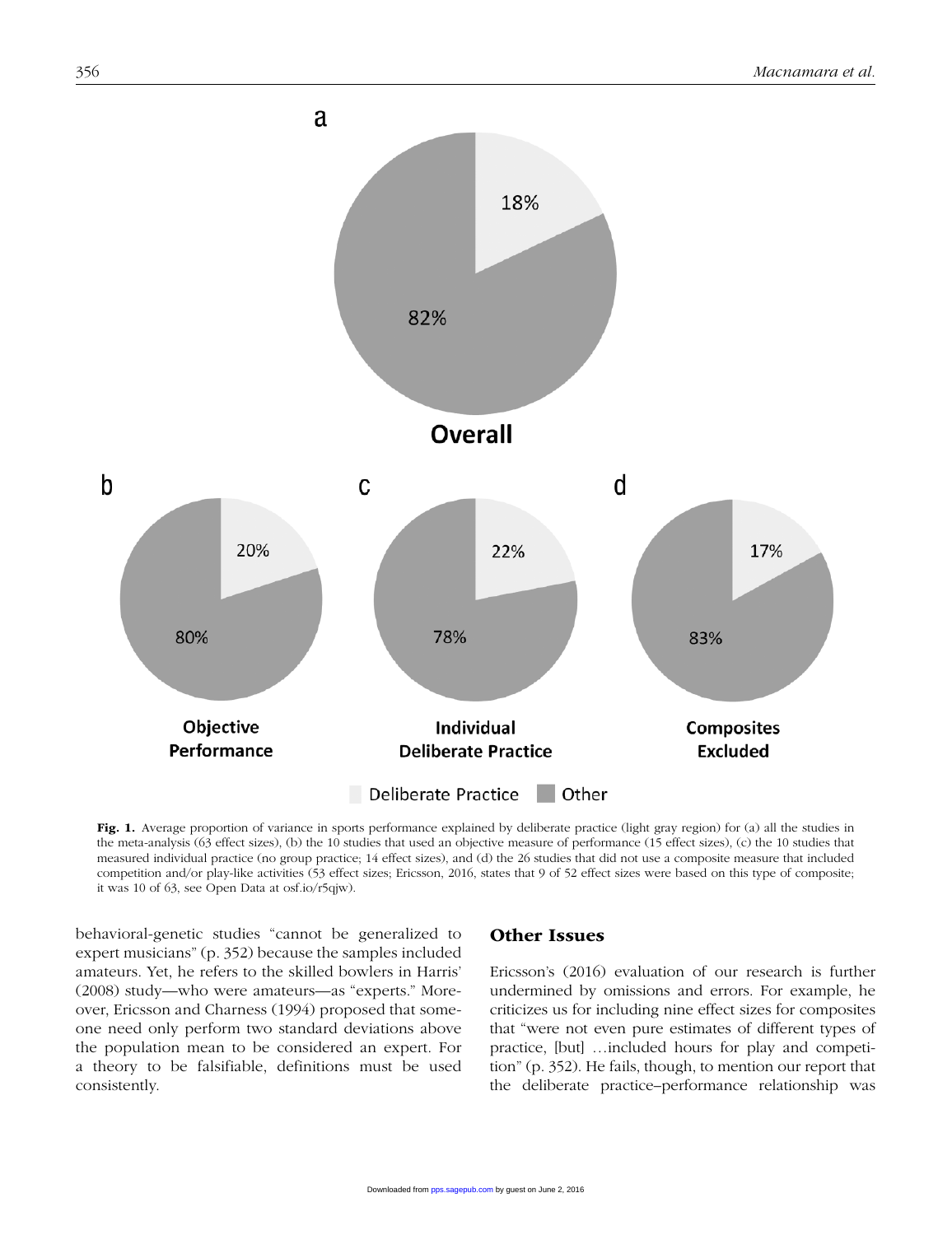virtually unchanged with these effect sizes excluded (18% to 17%; Fig. 1d). (The composites consisted of multiple activities interpretable as deliberate practice; hence their inclusion in the main meta-analysis.)

Ericsson (2016) further claims that for one study we "only included the nonsignificant correlation with total sum of all practice (Young, 1998) and disregarded the significant correlations with specialized training activities (Young & Salmela, 2010)" (p. 353). Ericsson is mistaken: We included the effect size for the measure Young (1998) labeled as "deliberate practice"—not the total sum of all practice—and we excluded Young and Salmela's (2010) study because their sample was a subset of Young's (1998). We did not, as Ericsson contends, sum up "virtually any type of sports-specific activity" (p. 351).

Ericsson (2016) also criticizes us for excluding an effect size from Law, Côté, and Ericsson (2007). However, as we explained, that effect size fell outside the valid range for correlations  $(r > 1.0)$ ; we also reported supplemental analyses retaining it, and the results are virtually unchanged (Macnamara et al., 2016; Table S2). Finally, Ericsson implies that we did not include an effect size for coach-led instruction from Baker, Côté, and Abernethy (2003). In fact, we did  $(d = .99)$  from Baker et al.'s Table 3). Our data file is openly available at osf.io/r5qjw, with all effect sizes and descriptions of measures.

## Conclusion

The available evidence indicates that deliberate practice, though undeniably important, does not largely account for individual differences in expertise. Building on Ericsson's pioneering work, the task now is to develop theories of expertise that include multiple factors.

### Declaration of Conflicting Interests

The authors declared that they had no conflicts of interest with respect to their authorship or the publication of this article.

#### References

- Baker, J., Côté, J., & Abernethy, B. (2003). Sport specific training, deliberate practice and the development of expertise in team ball sports. *Journal of Applied Sport Psychology*, *15*, 12–25. doi:10.1080/10413200305400
- Duffy, L. J., Baluch, B., & Ericsson, K. A. (2004). Dart performance as a function of facets of practice amongst professional and amateur men and women players. *International Journal of Sport Psychology*, *35*, 232–245.
- Ericsson, K. A. (1998). The scientific study of expert levels of performance: General implications for optimal learning and creativity. *High Ability Studies*, *9*, 75–100. doi:10.1080/1359813980090106
- Ericsson, K. A. (2006). The influence of experience and deliberate practice on the development of superior expert

performance. In K. A. Ericsson, N. Charness, P. J. Feltovich, & R. R. Hoffman (Eds.), *The Cambridge handbook of expertise and expert performance* (pp. 683–703). Cambridge, England: Cambridge University Press.

- Ericsson, K. A. (2016). Summing up hours of any type of practice versus identifying optimal practice activities: Comments on Macnamara, Moreau, and Hambrick (2015). *Perspectives on Psychological Science*, *11*, 351–354.
- Ericsson, K. A., & Charness, N. (1994). Expert performance: Its structure and acquisition. *American Psychologist*, *49*, 725–747. doi:10.1037/0003-066X.49.8.725
- Ericsson, K. A., Krampe, R. T., & Tesch-Römer, C. (1993). The role of deliberate practice in the acquisition of expert performance. *Psychological Review*, *100*, 363–406. doi:10.1037/0033-295X.100.3.363
- Ericsson, K. A., Nandagopal, K., & Roring, R. W. (2005). Giftedness viewed from the expert-performance perspective. *Journal for the Education of the Gifted*, *28*, 287–311.
- Hambrick, D. Z., Altmann, E. M., Oswald, F. L., Meinz, E. J., Gobet, F., & Campitelli, G. (2014). Accounting for expert performance: The devil is in the details. *Intelligence*, *45*, 112–114. doi:10.1016/j.intell.2014.01.007
- Hambrick, D. Z., & Tucker-Drob, E. (2014). The genetics of music accomplishment: Evidence for gene-environment correlation and interaction. *Psychonomic Bulletin & Review*, *22*, 112–120. doi:10.3758/s13423-014-0671-9
- Harris, K. R. (2008). *Deliberate practice, mental representations, and skilled performance in bowling* (Doctoral dissertation). Florida State University. Electronic Theses, Treatises and Dissertations, Diginole Commons. (Paper No. 4245)
- Helsen, W. F., Starkes, J. L., & Hodges, N. J. (1998). Team sports and the theory of deliberate practice. *Journal of Sport & Exercise Psychology*, *20*, 12–34.
- Hodges, N. J., & Starkes, J. L. (1996). Wrestling with the nature expertise: A sport specific test of Ericsson, Krampe and Tesch-Römer's (1993) theory of "deliberate practice." *International Journal of Sport Psychology*, *27*, 400–424.
- Hutchinson, C. U., Sachs-Ericsson, N. J., & Ericsson, K. A. (2013). Generalizable aspects of the development of expertise in ballet across countries and cultures: A perspective from the expert-performance approach. *High Ability Studies*, *24*, 21–47. doi:10.1080/13598139.2013.780966
- Keith, N., & Ericsson, K. A. (2007). A deliberate practice account of typing proficiency in everyday typists. *Journal of Experimental Psychology: Applied*, *13*, 135–145. doi:10.1037/1076- 898X.13.3.135
- Law, M. P., Côté, J., & Ericsson, K. A. (2007). Characteristics of expert development in rhythmic gymnastics: A retrospective study. *International Journal of Sport and Exercise Psychology*, *5*, 82–103. doi:10.1080/1612197X.2008.9671814
- Macnamara, B. N., Hambrick, D. Z., & Oswald, F. L. (2014). Deliberate practice and performance in music, games, sports, professions, and education: A meta-analysis. *Psychological Science*, *25*, 1608–1618. doi:10.1177/0956797614535810
- Macnamara, B. N., Moreau, D., & Hambrick, D. Z. (2016). The relationship between deliberate practice and performance in sports: A meta-analysis. *Perspectives on Psychological Science*, *11*, 333–350.